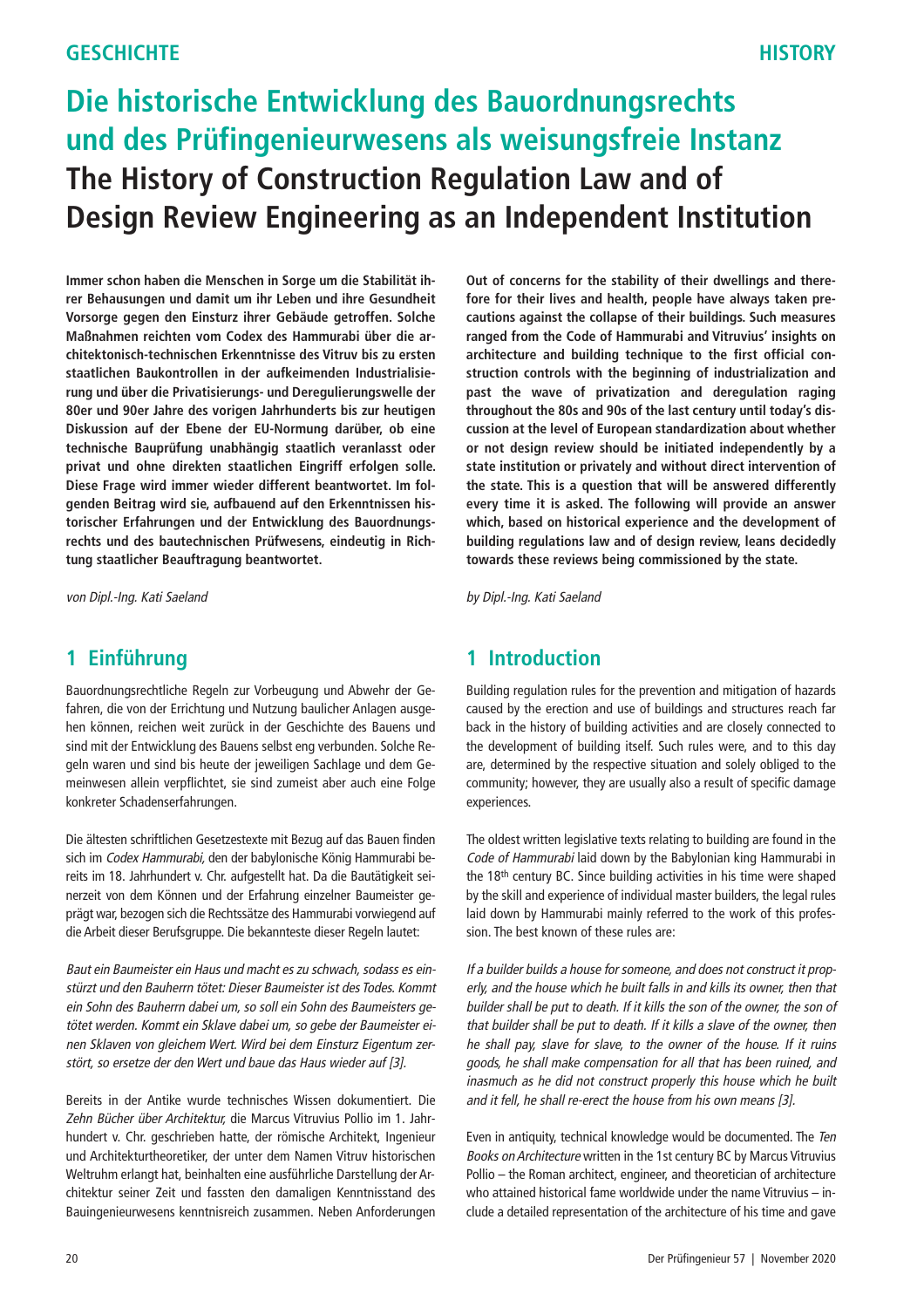an Ästhetik und Dauerhaftigkeit wurden in diesen Büchern auch Anforderungen an die Sicherheit und an die Bauqualität formuliert.

Die Entwicklung neuer Baustoffe, zum Beispiel des Opus caementitium, ("Gussmauerwerk" oder "Römischer Beton"), der betonähnlichen Substanz, mit der die Römer seit dem 3. Jahrhundert v. Chr. viele ihrer kolossalen Bauten errichteten, ermöglichte eine ganz neue Bauweise und damit den Bau jener Bauwerke, die uns heute noch beeindrucken, wie zum Beispiel des Pantheons in Rom, mit der fast 2000 Jahre lang größten Kuppelspannweite der Welt.

Der Begriff des Ingenieurs (lat. ingenium: "Geist", "scharfer Verstand") tauchte erstmals im 11. Jahrhundert auf. Er war zunächst für Techniker gebräuchlich, die sich mit dem Entwurf von Kriegsgerät beschäftigten und sowohl über mathematische und geometrische Kenntnisse als auch über Erfahrungen in der praktischen Umsetzung und Baustellenorganisation verfügten. Bis in das 19. Jahrhundert hinein standen sie im Dienste des Militärs und kümmerten sich hauptsächlich um Infrastrukturprojekte, also vor allem um den Bau von Brücken und Straßen et cetera [1].

Parallel dazu hielt – ausgehend vom mittelalterlichen Städtewesen und hervorgerufen durch die vielen damaligen städtischen Brandkatastrophen – der Brandschutz Einzug in das gesellschaftliche Bewusstsein und in die städtische Ordnungspolitik. Während in den städtischen Feuerordnungen zunächst Anweisungen zum Verhalten im Brandfall und zur Brandbekämpfung gegeben wurden, wurden diese organisatorischen Inhalte später durch vorbeugende bauliche Maßnahmen ergänzt.

a learned summary of the then-state of knowledge of civil engineering. In addition to requirements for aesthetics and durability, requirements for safety and structural quality were formulated in these books.

The development of new construction materials, such as, e.g., Opus caementitium ("cast masonry" or "Roman concrete"), a substance similar to concrete which the romans used for the construction of many of their colossal buildings since the 3<sup>rd</sup> century BC, enabled completely new construction methods to be used and thus those structures we still marvel at, like the Roman Pantheon which boasted a dome diameter that remained the largest in the world for almost 2000 years.

The term "engineer" (from Latin: ingenium  $=$  spirit, sharp mind) appeared for the first time in the 11<sup>th</sup> century. Back then, it was be used for technicians who designed military equipment and had both mathematical and geometrical knowledge as well as experience in its practical use and in the organization of construction sites. Up until the 19<sup>th</sup> century, they were in the service of the military and mainly took care of infrastructure projects, i.e. primarily the building of bridges and streets, etc [1].

At the same time, starting out from the growing medieval towns and caused by the many municipal fire disasters of the time, fire protection found its way into the public mind and into municipal regulatory policies. While at first the municipal fire regulations merely included instructions how to behave in the event of a fire and how to fight it, these organizational contents were subsequently completed by preventive structural measures.



DER ALTE ELBTUNNEL in Hamburg wurde 1911 eröffnet und ist auch aus heutiger Sicht noch immer ein Zeichen beeindruckender ingenieurtechnischer Leistung. THE "ALTER ELBTUNNEL" in Hamburg was opened in 1911 and is still a symbol of impressive engineering achievement.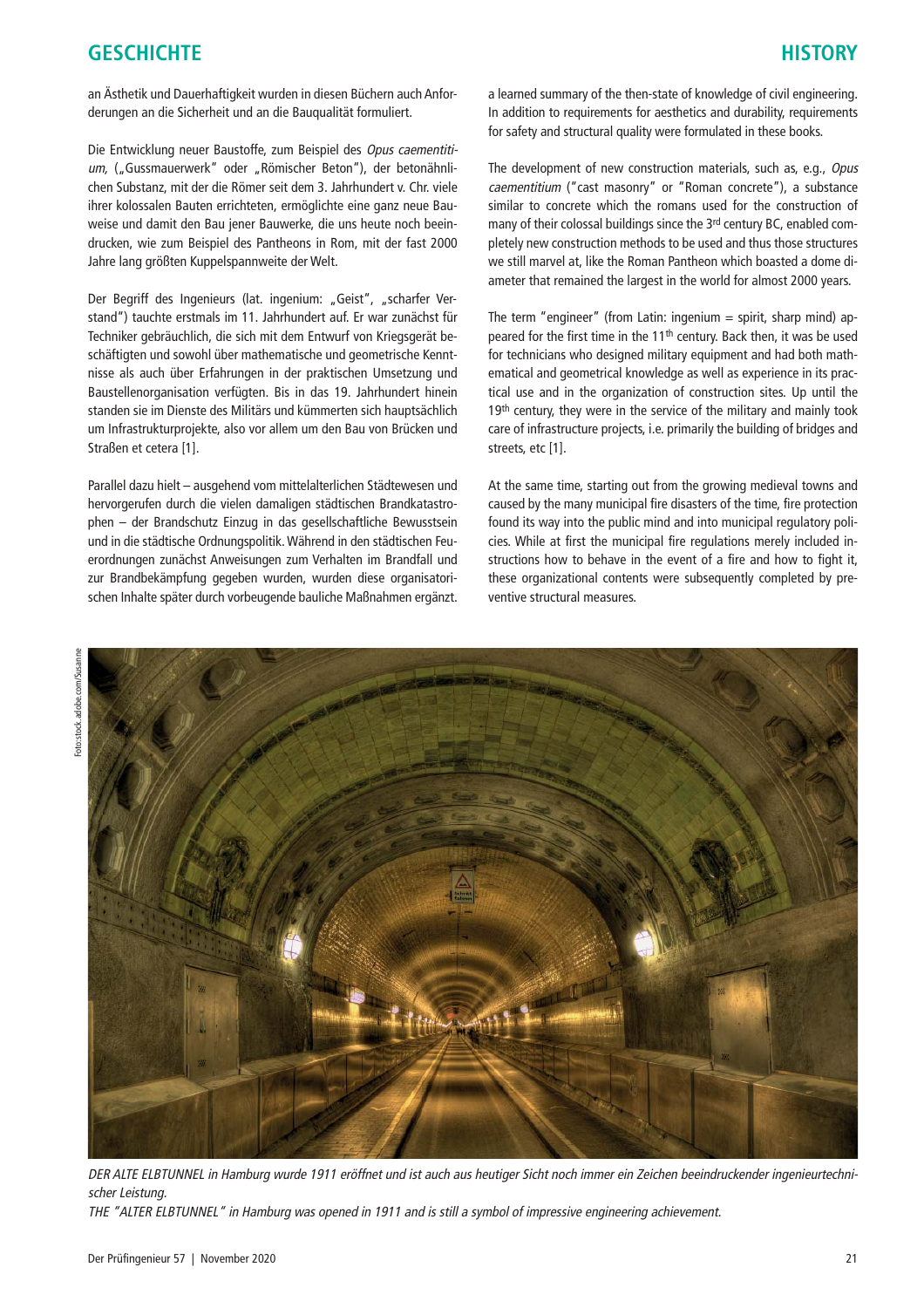

MODERNE FASSADEN – hier des Eurotheum, des Maintower und des Omniturms –, die sich im Frankfurter Bankenviertel hinter historischen Gebäudefassaden erheben, symbolisieren eine bautechnische Entwicklung, an der die Prüfingenieure großen Anteil hatten. MODERN FACADES – here of the Eurotheum, of the Maintower and of the Omniturm –, rising behind historic building facades in Frankfurt's banking district, symbolize a structural development in which the review design engineers played a major role.

Nach dem Dreißigjährigen Krieg, in dem viele Städte und Dörfer stark zerstört und verwüstet worden waren, breitete sich eine rege Bautätigkeit aus. Die Bauwerke wurden gemeinhin nach traditionellen handwerklichen Erfahrungsgrundsätzen errichtet, statische Prinzipien waren noch unbekannt. Die Baumeister beurteilten den Kraftfluss und die Tragwirkung ihrer Planungen mit der Intuition ihrer Erfahrung. Da blieben Fehlkalkulationen und Bauschäden nicht aus, vor allem auch, weil die Konstruktionen immer komplexer, immer größer und auch immer schwieriger wurden – und weil immer neue Baustoffe angewendet wurden.

Die Baukontrolle oblag den Städten und Kommunen. Sie begannen mit der Einführung von Genehmigungsverfahren, unter deren Regeln erst nach einer baurechtlichen Prüfung mit einer Baumaßnahme begonnen werden durfte.

Die Baugenehmigungspflicht fand ab dem Inkrafttreten des Allgemeinen Preußischen Landrechtes von 1794 endgültig Anwendung. Das Präventivsystem – also die vor Ausführung durchgeführte Prüfung der Bauvorlagen – hatte sich durchgesetzt.

1872 wurde in der "Neuen allgemeinen Bauordnung für das Königreich Württemberg" erstmals der "Nachweis ausreichender Sicherheit" und das Einreichen von Detailzeichnungen vorgeschrieben sowie die Überwachung der Ausführung durch ein "bauverständiges Mitglied" der "Bauschau" gefordert.

Neben der Kontrolle der Übereinstimmung mit den vielfältigen gesetzlichen Bestimmungen des Nachbar-, Wasser- und Abwasserrechts The Thirty Years' War, in which many towns and villages were largely destroyed or even laid to waste, was followed by brisk construction activities. The new structures were commonly erected according to the principles of traditional craftsmanship, static principles were still unknown. The master builders assessed the distribution of forces and load-carrying actions of their planning based on the intuition of their experience. Miscalculation and structural damage were inevitable consequences, primarily because the constructions became ever more complex, ever larger and ever more sophisticated and because new construction materials were increasingly be used.

Construction control was incumbent on the towns and municipalities. They started to establish approval procedures requiring that construction measures are only be started after an inspection for compliance with building laws.

In Germany, the planning permission obligation was ultimately be implemented with the Prussian Common Law of 1794. The preventive system, i.e. having the required building documentation checked before execution, had prevailed.

In 1872, the "Neue allgemeine Bauordnung für das Königreich Württemberg" (New General Building Regulation for the Kingdom of Württemberg) was the first to require a "Nachweis ausreichender Sicherheit" (evidence for adequate safety) and the submission of detail drawings as well as supervision of the execution by a "bauverständiges Mitglied der Bauschau" (i.e. an experienced member of the construction inspectors' panel).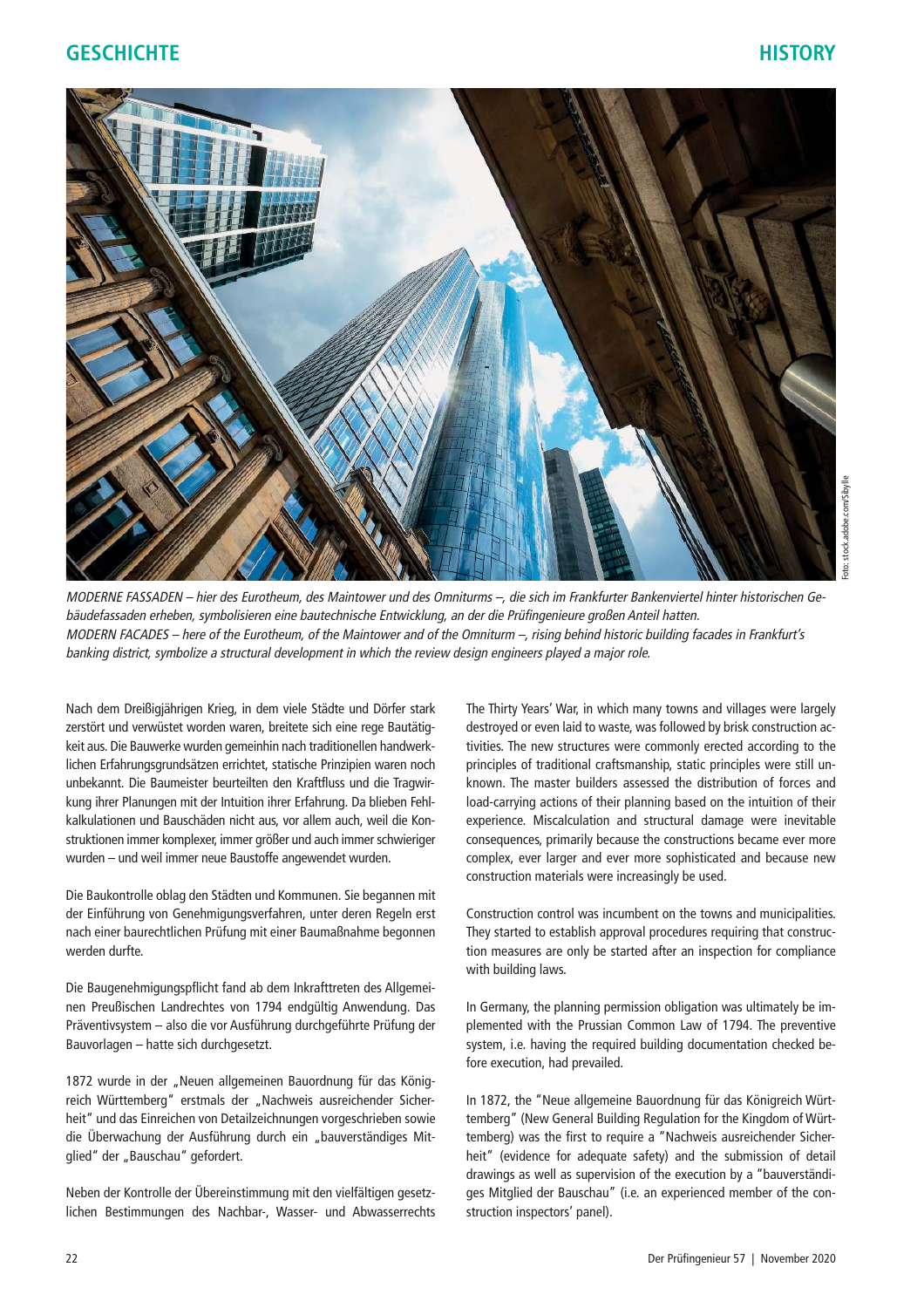mussten die technischen Bediensteten der sogenannten Baupolizei die statischen Berechnungen prüfen und die Bauausführung überwachen. Auch die Kontrolle der Einhaltung der städtischen Feuervorschriften war eine Aufgabe der städtischen Verwaltung.

Diese Kontrollen wurden zunächst den Bauhütten und später den Zünften des Baugewerbes überlassen. Sie sorgten mit hohen moralischen Ansprüchen und einer gereiften handwerklichen Auffassung für die bauordnungskonforme und brandschutzgerechte Bauausführung, die zudem durch die eigene Gerichtsbarkeit genauestens überwacht wurde.

Mit der Industrialisierung wurden Baukontrollen immer mehr "baupolizeiliche" Arbeit, die vornehmlich von technischen Beamten durchgeführt wurde.

Die Kontrolle der Einhaltung der bauordnungsrechtlichen Vorschriften erfolgte nun im Rahmen der Gefahrenabwehr durch Baubehörden, deren präventives Handeln wesentliches Kennzeichen der modernen Bauverwaltung des 20. Jahrhunderts geworden war.

# **2 Die Fortentwicklung des Bauens brachte den Prüfingenieur für Baustatik und für Brandschutz hervor**

Die rasanten Entwicklungen, die Ende des 19. und Anfang des 20. Jahrhunderts immer größere Spannweiten, immer wieder neue Baumaterialien und die immer höhere Ausnutzung der Querschnitte hervorbrachten, machten die Nachweisführung immer komplizierter, sodass die Prüfenden in den Ämtern und Behörden mit ihrem althergebrachten Wissen den Anforderungen des neuen Bauens immer weniger gewachsen waren.

Überliefert ist, dass erstmals im Jahr 1905 ein Kreisbauinspektor in Preußen die ihm abverlangte Prüfung einer statischen Berechnung für eine Eisenbeton-Konstruktion verweigert hat, weil ihm die erforderlichen Kenntnisse für eine solche Prüfung fehlten.

Den zunehmenden Problemen dieser stürmischen bautechnischen Entwicklung versuchte man einerseits mit speziellen Schulungen zu begegnen und andererseits mit der Einrichtung besonderer Prüfstellen für die Prüfung statischer Berechnungen schwieriger Konstruktionen, den staatlichen Hochbauämtern. Um aber nicht immer mehr Spezialisten für die immer größere Zahl von Sonderkonstruktionen vorhalten zu müssen, wurde zunehmend von der Idee Gebrauch gemacht, besondere Sachverständige zu beauftragen und die umfangreichen Erfahrungen freischaffender, unabhängiger Bauingenieure zu nutzen [1].

Durch Erlass des Preußischen Ministers für Volkswohlfahrt vom 3. Dezember 1926 wurde die Institution der "Prüfingenieure für Statik" etabliert. Sie unterstanden der Kontrolle der Baubehörden, die Anweisungen für die statische Prüfung durch Prüfingenieure erließen. Schon damals wurde für die Tätigkeit als Prüfingenieur eine Anerkennung durch einen eigens zu diesem Zweck eingerichteten Anerkennungsausschuss vorausgesetzt. Die Voraussetzungen für die Anerkennung als Prüfingenieur für Baustatik entsprachen weitestgehend den heutigen Regelungen: Neben einer mindestens zehnjährigen Berufstätigkeit als Ersteller von statischen Berechnungen für baupolizeiliche Zwecke

In addition to checking for compliance with the various legal regulations of the neighbour, water, and sewage laws, the technical staff of the so-called "Baupolizei" (i.e. the building inspection department) had to check the static calculations and to supervise the execution of construction work. Control of compliance with the municipal fire regulations was also a task of urban administrations.

At first, these checks were left to the masons' lodges and then to the guilds of the building and construction trades. By their high moral standards and the matured understanding of craftsmen, they ensured that construction works would be executed in conformity with building codes and fire protection and, moreover, under scrutinous supervision by their own jurisdiction.

However, in the context of industrialization construction inspections increasingly became a task of the building inspection departments and were mainly carried out by officials in the technical services.

Compliance with the provisions of the building regulations were now checked within the context of hazard control by the planning departments whose preventative behaviour had become an essential characteristic of modern building authorities of the 20<sup>th</sup> century.

# **2 The Design Review Engineer for Structural Integrity and Fire Protection as the Result of the Continuing Revolution of Building Activities**

The rapid developments which, at the end of the 19<sup>th</sup> and the beginning of the 20th century, yielded ever larger span widths, time and again new construction materials, and increasing utilization of crosssections rendered the provision of proofs ever more complicated so that, with their traditional knowledge, the inspectors employed by offices and authorities were increasingly less equal to the requirements associated with the new ways of building.

Rumour has it that in 1905 a district constructional supervisor (ge: Kreisbauinspektor) in Prussia was the first to refuse the task of checking the static calculations for a ferroconcrete structure due to the lack of knowledge required for such a check.

The growing problems caused by these rapid developments in building techniques were to be met by arranging for special trainings on the one hand and by establishing special test centres for checking static calculations of difficult structures, the public works services, on the other. However, in order not to have to keep more and more specialists for the ever-increasing number of special structures, the idea to engage special experts and to use the extensive experiences of independent freelance civil engineers took hold [1].

By decree of the Prussian minister for social welfare (ge: Minister für Volkswohlfahrt) of December 3rd, 1926 the institution of the design review engineers for structural analysis (ge: Prüfingenieure für Statik) was established. They were controled by the building authorities who decreed Anweisungen für die statische Prüfung durch Prüfingenieure (i.e. instructions for the static analysis by design review engineers). And even back then, approval by a dedicated recognition committee was a prerequisite for the job. The preconditions for approval as a design review engineer for structural analysis were largely the same as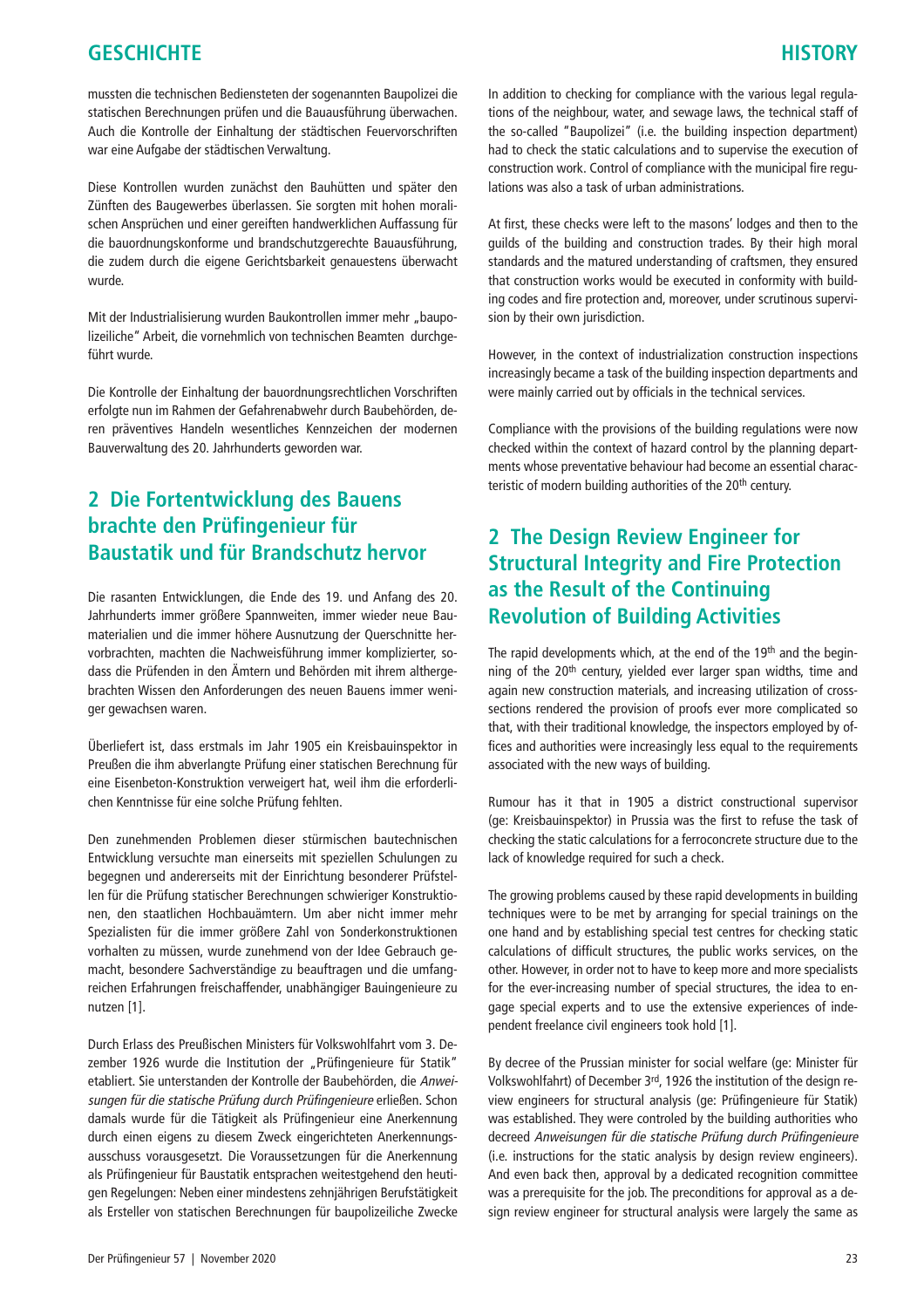musste die fachliche und persönliche Eignung für eine Tätigkeit als Prüfingenieur belegt werden.

Weil in den einzelnen deutschen Ländern unterschiedliche Regelungen für die Anerkennung der Prüfingenieur bestanden, wurden diese 1942 vor dem Hintergrund kriegsbedingter Material- und Personalknappheit vereinheitlicht. Darüber hinaus wurde auch eine einheitliche Gebührenordnung erlassen. Die Prüfingenieure für Baustatik galten von nun an als Hilfsorgan der Baupolizei und waren nur dem Staat verpflichtet [1].

Nach dem 2. Weltkrieg wurde das bestehende geschichtlich gewachsene Bauordnungsrecht sowohl in der Bundesrepublik Deutschland (BRD) als auch in der Deutschen Demokratischen Republik (DDR) fast vollständig übernommen. In der Bundesrepublik Deutschland diente ab 1960 eine Musterbauordnung der Länder (MBO) als Vorlage für das in Länderhoheit befindliche Bauordnungsrecht, in der DDR wurde das Baurechtssystem zentralisiert und erst nach der deutschen Wiedervereinigung in die Länderhoheit zurückgeführt.

Mit Beginn des 21. Jahrhunderts wurde dann – dem Vorbild des Prüfingenieurs für Statik folgend – der Prüfingenieur für Brandschutz in Deutschland eingeführt und ihm fortan die präventive und hoheitliche Durchsetzung der feuertechnischen Gesetze übertragen.

today: Along with at least ten years of occupation as originator of static calculations for the purposes of building inspection departments, the applicants have to provide proof of their competence and good repute to be recognized as design review engineers.

Since the individual German states had different regulations for recognition of design review engineers, these regulations were unified in 1942, given the war-induced shortage of staff and material. In addition to that, a uniform schedule of fees was enacted. From then on, the design review engineers for structural analysis were regarded as an auxiliary body of the building inspection departments and, as such, obliged solely to the state [1].

After the World War II, the existing building regulations law grown historically was adopted almost in full by both the Federal Republic of Germany (F.R.G.) and the German Democratic Republic (G.D.R.). As of 1960, however, a Model Building Regulation of the Federal States (ge: Musterbauordnung der Länder, MBO) would be used as a template for the building regulations laws governed by the individual states of the Federal Republic of Germany, whereas, in the G.D.R., the system of building laws was centralized and returned into state sovereignty only after the German reunification.

With the beginning of the 21<sup>st</sup> century, following the example of the design review engineer for structural analysis, the design review engi-



DAS KAUFHAUS DES WESTENS (KaDeWe) in Berlin, das bei seiner Eröffnung 1907 als architektonisches und ingenieurtechnisch beispielgebendes Bauwerk gefeiert wurde, soll bis 2023 umfangreich umgebaut und modernisiert werden – eine Herausforderung für Architekten, Ingenieure und Prüfingenieure.

THE KAUFHAUS DES WESTENS (KaDeWe) in Berlin, which was celebrated as an exemplary architectural and engineering building when it opened in 1907, is to be extensively renovated and modernized by 2023 - a challenge for architects, engineers and design review engineers.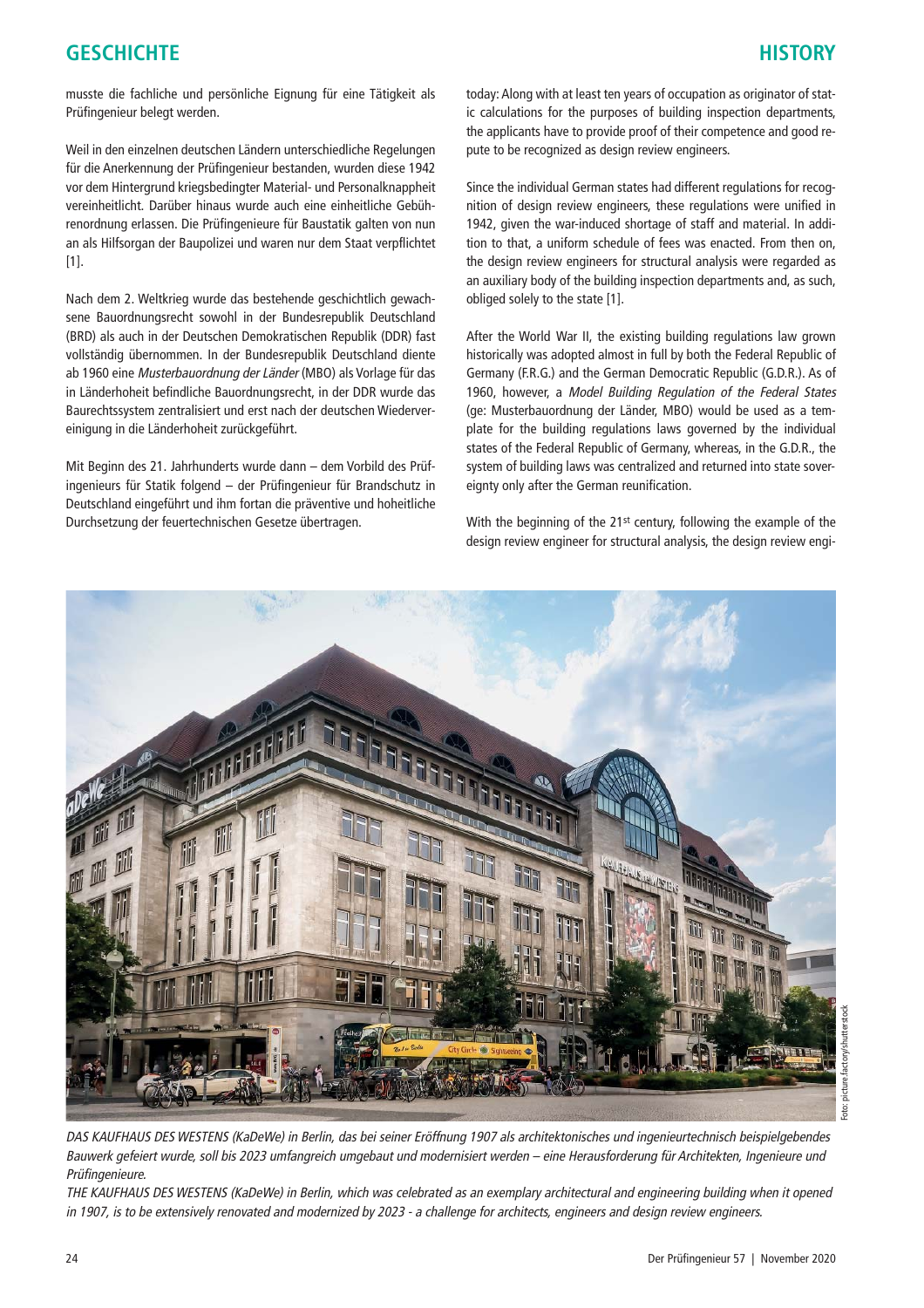# **3 Die deregulierende Harmonisierung der EU führte zum privatrechtlich beauftragten Prüfsachverständigen**

Bis heute hat sich das von der öffentlichen Verwaltung wahrgenommene Ordnungs- und Kontrollsystem jahrhundertelang bewährt. Vor dem Hintergrund der europäischen Harmonisierungssinteressen kam es aber in den 1980er und 1990er Jahren zur – heute durchaus kritisch gesehenen – Entwicklung der Deregulierung und Privatisierung. Mit dem Ziel der Öffnung und Liberalisierung der Märkte wurden die Berechtigung und die Notwendigkeit staatlicher Aufgabenerfüllung auch im Bauordnungsrecht grundsätzlich in Frage gestellt und die Übertragung auf die private Wirtschaft oder auf privatrechtlich beauftragte Einzelpersonen diskutiert und auf landesgesetzlicher Basis eingeführt.

Als Folge dieser Bestrebungen wurden Teile der Verantwortlichkeiten auf den Bauherrn als einen "mündigen Bürger" übertragen, der jederzeit wisse, was er tue und der sich der Folgen seines Handelns bewusst sei. Damit wurden bestimmte Bauwerke von der bisherigen Prüfpflicht befreit und in einzelnen Ländern anstelle des klassischen Prüfingenieurs der Prüfsachverständige eingeführt [1].

Während der Prüfingenieur als sogenannter beliehener Unternehmer im Auftrag der Bauaufsichtsbehörde, also im Auftrag des Staates tätig wird und so in einem öffentlich-rechtlichen Auftragsverhältnis steht, wird der Prüfsachverständige direkt vom Bauherrn auf privatrechtlicher Basis beauftragt und bezahlt. Er unterliegt damit den Gesetzen eines substanziell deregulierten Marktes; die fachliche und wirtschaftliche Unabhängigkeit seines Handelns, mit allen Folgen, kann damit nicht gewährleistet werden. Die Konsequenz des zwangsläufig eintretenden Wettbewerbs um den niedrigsten Preis der Tätigkeit des Prüfsachverständigen ist unvermeidlich und erfahrungsgemäß eine Verringerung der Bauqualität – und damit wirtschaftliche und bauliche Schäden, die nicht nur materielles Gut gefährden, sondern grundsätzlich auch menschliches Leben und die körperliche Unversehrtheit der Bevölkerung [1].

Dieses Grundrecht auf Leben und körperliche Unversehrtheit ist im Grundgesetz der Bundesrepublik Deutschland festgeschrieben. Es verpflichtet den Staat zur vorbeugenden Abwehr von Gefahren, also auch derjenigen Gefahren, die von baulichen Anlagen ausgehen können. Die Prüfingenieure für Bautechnik und die Prüfingenieure für Brandschutz sind daran beteiligt, diese Verantwortung des Staates für seine Bürger zu tragen.

# **4 Die Vereinigungen der Prüfingenieure als politische und berufsständische Interessenvertretung auf allen Ebenen**

Die Verteidigung der Grundsätze dieses bewährten Prüfsystems als elementare Staatsaufgabe zur Gewährleistung der öffentlichen Sicherheit haben sich die Zusammenschlüsse der Prüfingenieure in Deutschland in ihren Landesvereinigungen und in der Bundesvereinigung zur originären Aufgabe gemacht – einschließlich aller sich hieraus ergebenden Arten der Haftung, und der Sicherstellung einer einheitlichen und auskömmlichen Vergütung

1960 wurde die Bundesvereinigung der Prüfingenieure für Baustatik als die bundesdeutsche Dachorganisation und Interessensvertretung neer for fire protection was introduced in Germany and given authority to preventatively and sovereignly enact the fire protection laws from then on.

# **3 The Deregulating Harmonization of the EU led to the Chartered Design Review Engineer Commissioned under Civil Law**

The control mechanisms structured exercised by public administration has now proven its worth for centuries. However, backed by the European harmonization interests, deregulation and privatization, though now seen with more than a little criticism, were strongly promoted in the 1980s and 1990s. Aiming for the markets to be opened and liberalized, it was generally questioned whether or not it was still justified, or necessary, to have the state executing the building regulations laws and whether this task shouldn't be transferred to the private economy or to individual persons to be commissioned under civil law, which was eventually introduced on the level of state laws.

As a result of these efforts, parts of the responsibilities were transferred to the clients as "mature citizens" deemed to know what they'd be doing any time of day and to be fully conscious of the results of their acts. Certain structures were thus exempt from the previous requirement for inspection and the chartered design review engineer was introduced in some states instead of the classic design review engineer [1].

The design review engineer as a businessman entrusted with administrative powers (ge: beliehener Unternehmer) acts on behalf of the building control authority, i.e. the state, and is therefore engaged in a contractual relation under public law, whereas the chartered design review engineer is commissioned, and paid for, directly by the client under civil law. For this reason, he is subject to the laws of a market that is largely deregulated and the technical and economic independence of his actions cannot be ensured – with all the consequences that entails. One thing that necessarily follows is the competition for the lowest price of the chartered design review engineer's work which inevitably, and proven by experience, results in a reduction of the quality of construction and thus in economic and structural damages endangering not only material assets but, as a rule, also human life and the physical integrity of the population [1].

This fundamental right to life and physical integrity is guaranteed by the Basic Law of the Federal Republic of Germany. It commits the state to exercise preventive hazard control, which includes hazards that may be caused by structures and buildings. The design review engineers for structural integrity and the design review engineers for fire protection take part in bearing the state's responsibility for its citizens.

# **4 The Associations of Design Review Engineers as Representatives of their Political and Professional Interests at all Levels**

To ensure public safety is originally an elementary task of the state; however, now, it is the state- and nationwide associations of the German design review engineers who have made it their task to defend